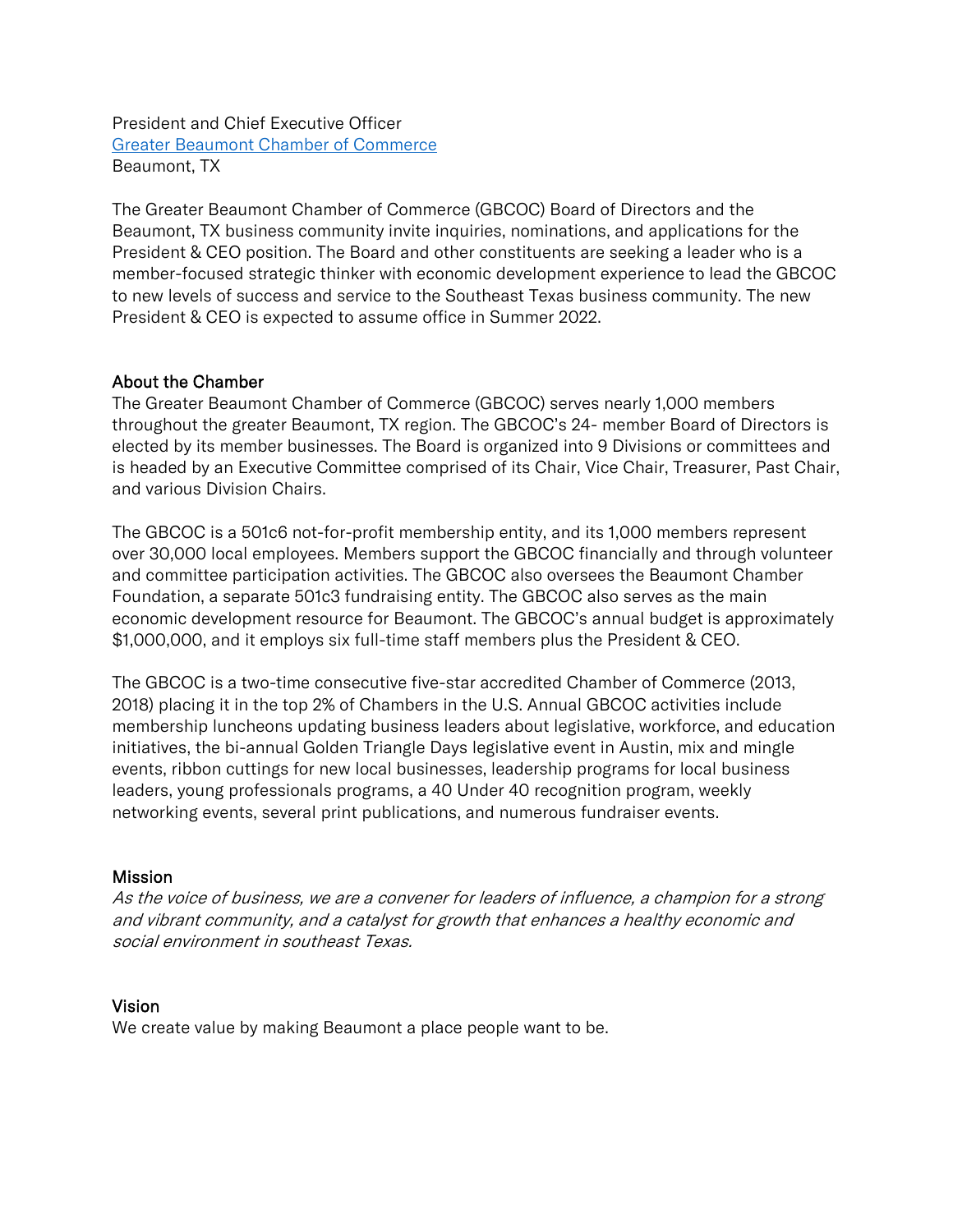## Strategic Values:

·Community Image ·Connecting ·Collaborating ·Catalytic Leadership

- 953 Members
- Over 30,000 Member Employees 91% Membership Retention Rate
- \$44,000 in New Membership Fees in 2021 8,300 E-Newsletter Subscribers
- 9,000 Social Media Followers
- Over 20 Young Professional Organization Events
- 480 Jobs Created from Economic Development Efforts 50 Economic Development **Inquiries**
- \$350,000,000 Economic Development Investments in Beaumont

## Strategic Plan

In October 2021, the GBCOC Board of Directors participated in a planning session to identify long-term strategic goals and action-oriented initiatives to carry the Chamber forward for the next five years. The Board also identified a new organizational structure, outlined below, to align its activities more appropriately with the strategic plan's goals and initiatives.

## Strategic Goals

- Impact local economy through growing existing business and new business attraction
- Connect Beaumont business owners and leaders with local, regional, state and federal elected officials and organizations
- Develop local workforce to meet current and future businesses needs Create value for local businesses through positive and proactive communications, legislative initiatives and member business engagement and development
- Establish the hub for business and economic data, information and resources

## Strategic Initiative Highlights

- Develop and communicate a clear explanation of GBCOC's role in and value to the community and members
- Create an overall "awareness campaign" about GBCOC activities and community impact
- Improve communication of the value of GBCOC for growth and support to small businesses
- Increase access to business resources for diverse community sectors
- Develop resources to support business resilience and adaptability to recurring local crises
- Develop various angles on legislative agenda issues to represent different GBCOC member segments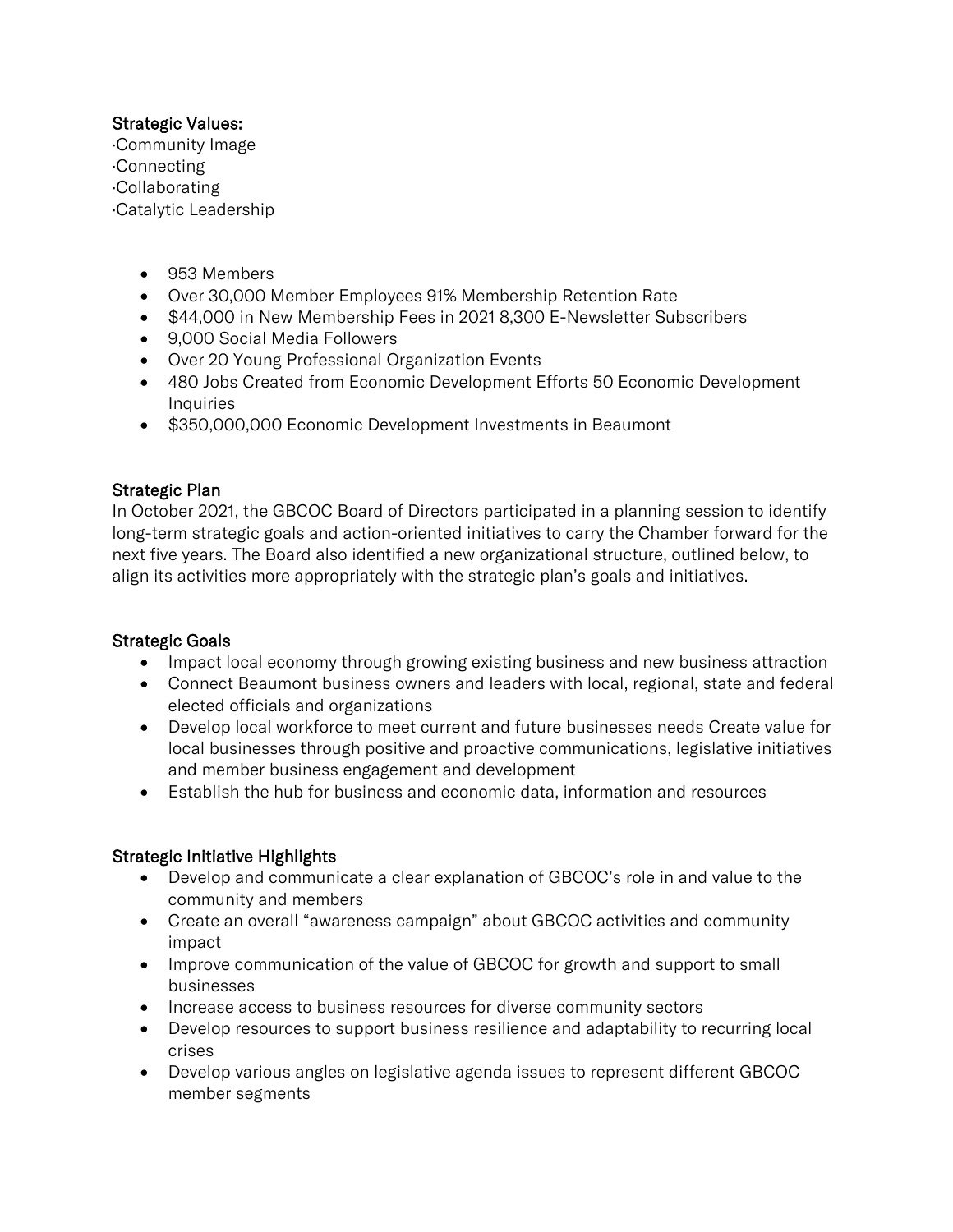- Coordinate City and community organization and business efforts to revitalize Beaumont image and infrastructure
- Increase leadership investment and development opportunities for local young professionals
- Assist business leaders in developing remote worker training, development, and performance evaluation tools and processes
- Create a data hub for the local business community
- Develop new GBCOC collaborations with other local organizations

### Division (Committee) Structure

- Membership Development Increases and strengthens the membership base by recruiting new members and integrating them into the membership using the Ambassadors.
- Business and Community Development Develops retention programs via the Ambassadors by communicating the value of chamber membership and local quality of life in order to keep and attract new business to the community.
- Government Relations Focuses on pending and proposed legislation, regulations, or public policy that impacts the interests of the business community and the Chamber's economic development mission Workforce Training and Professional Development Supports and enhances Beaumont's position as a regional center and the broader community challenges that impact economic development success.
- Chamber Business Services Uncovers and publishes information about member needs, events and critical trends impacting the local business community which may influence the chamber's program of work
- Southeast Texas Young Professionals Organization (SETX YPO) Promotes the retention and recruitment of young professionals through networking, advocacy and career development opportunities.
- Communications and Marketing Brands and builds the chamber's image, furthering chamber initiatives, and increasing visibility both internally and in the community.
- Fiscal Affairs Oversees fiscal affairs and internal financial operations to ensure there are adequate liquid assets to carry out the primary mission of the Greater Beaumont Chamber of Commerce.
- Long Range Planning Provides a means to identify the chamber's goals and mission through a well-understood vision and strategic plan.
- Beaumont Chamber Foundation Inspires greatness in others and helps give them the tools they need to make a difference.

#### Beaumont Chamber Foundation

The Beaumont Chamber Foundation is a non-profit corporation that operates several programs for which the GBCOC is known, including Leadership Beaumont, the Mentorship Program, Lemonade Day, a youth leadership program and the Public Service Candidate Workshop. Each of the programs within the Foundation addresses the need for personal and professional development. We guide the youth and help develop and sharpen leadership skills, ultimately producing leaders who will be pillars for our growing community. The foundation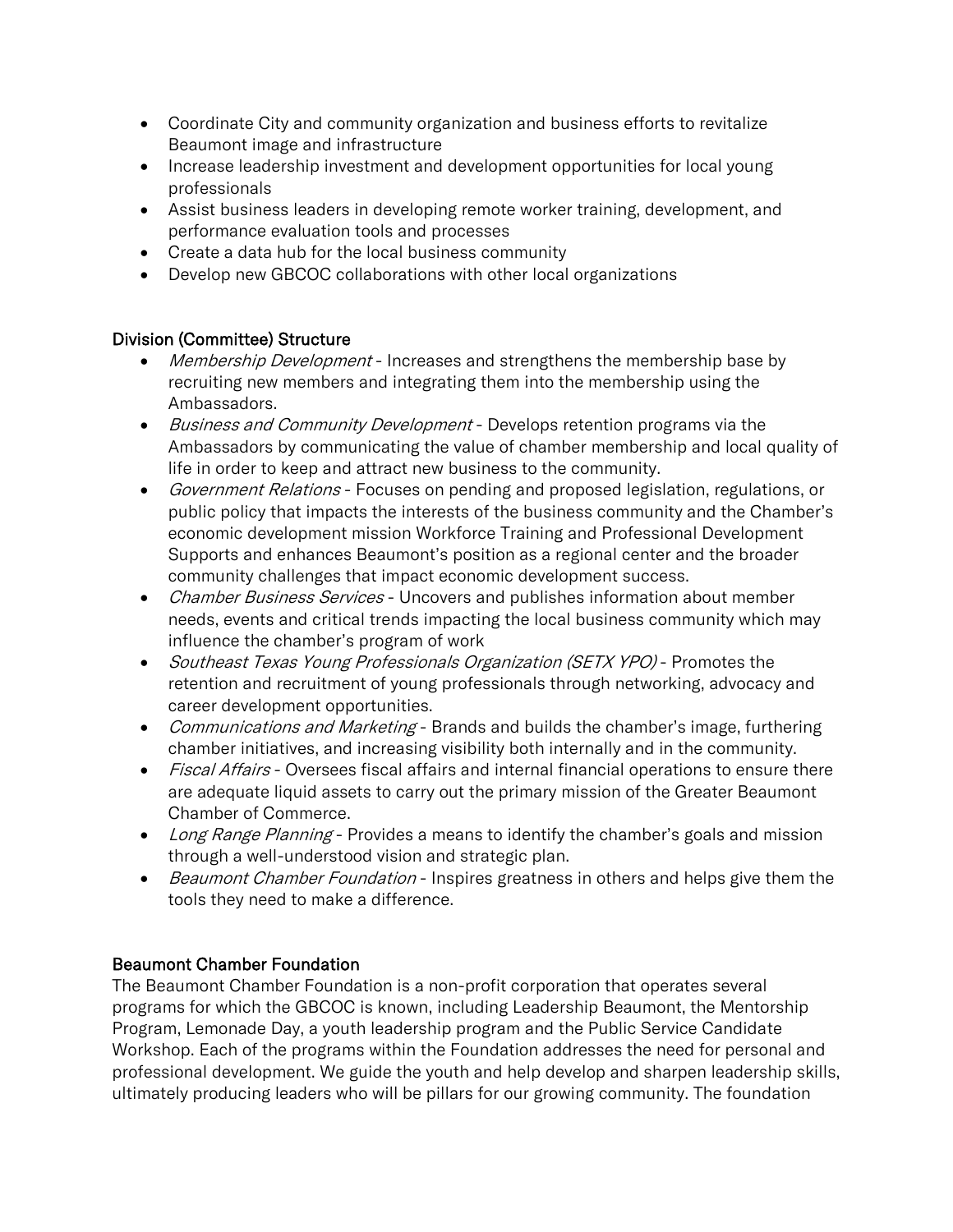inspires greatness in others and helps give them the tools they need to make a difference. Each year the Beaumont Chamber Foundation hosts creative events to raise funds for its programs.

# Beaumont, TX

Beaumont, TX, incorporated in 1838, is 25 miles west of Louisiana, 90 miles east of Houston, and within a 4-hour drive of Dallas, Austin, San Antonio, New Orleans, and Baton Rouge. The City is home to more than 115,000 residents, and is the seat of Jefferson County, Texas. The economic success of the City started with the discovery of an enormous geyser of oil that exploded from a drilling site at Spindletop Hill that reached more than 150 feet and produced close to 100,000 barrels a day near the Port of Beaumont, one of the largest ports in the nation.

Beaumont is now home to ExxonMobil, expected to become the largest refinery in the United States once it completes ongoing expansion projects. Port Arthur, Orange, and Beaumont form the Golden Triangle, a major industrial area on the Texas Gulf Coast.

Beaumont is also close to national forests, numerous lakes, and the Gulf of Mexico. Seven highways, three airports, multiple waterways, and railroads connect Beaumont with regional, national, and global commercial hubs. The largest industries in Beaumont are Health Care & Social Assistance (7,800 people), Retail Trade (6,200 people) and Educational Services (5,500 people). The highest paying industries are Quarrying, & Oil & Gas Extraction (\$68,000), Agriculture, Forestry, Fishing & Hunting, Mining (\$68,200) and Manufacturing (\$63,000).

Beaumont's cultural attractions include multiple museums focused on education and the history of the area, a community theater organization, a professional symphony orchestra, an annual Mardi Gras celebration, and multiple annual festivals and celebrations. The City offers a range of shopping, dining, and outdoor entertainment; parks, recreation, sports facilities, playgrounds, Hike and Bike Trails, and the Cattail Marsh Scenic Wetlands and Boardwalk.

The City of Beaumont is home to Lamar University, a national Carnegie doctoral research university and one the fastest growing Texas colleges and universities offering more than one hundred program options to its more than 17,000 students. Beaumont is also home to the Lamar Institute of Technology, a community college with over 8,000 students specializing in preparing students for jobs of the future with technical skills and training. With three of the ten largest refineries in the United States and \$54 billion in projected expansions, Beaumont is an economically vibrant city.

## The next president and CEO will be:

- Focused on the growth and retention of and service to member businesses A visionary, strategic thinker who can build on the GBCOC's foundation of excellence
- Experienced in leading economic development efforts
- A strong communicator who can promote the GBCOC's mission, vision, value, and impact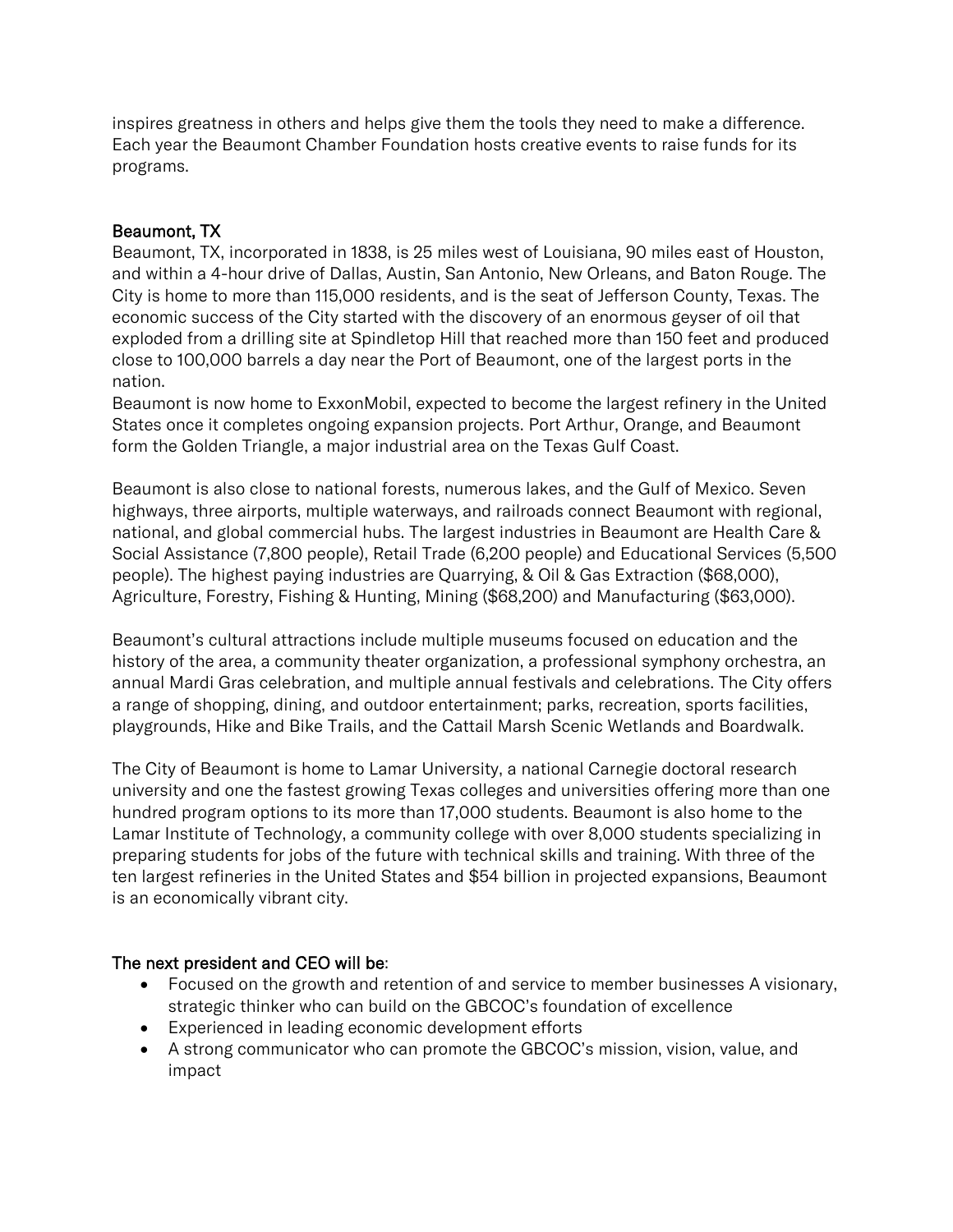- A visible community leader who excels at building relationships in communities like Beaumont
- A transparent leader and decision maker

# Job Overview

- The President & CEO is the chief executive and administrative officer of the organization. The president is responsible to the board of directors for the full range of chamber activities including:
- Overseeing and implementing the strategic plan Increasing chamber membership
- Maintaining and retaining current members Leading economic development initiatives Advocating with governments and for public policy Raising funds
- Overseeing income and expenditures Coordinating the program of work
- Designing organizational structure and procedures Motivating volunteers
- Supervising and training staff Interpreting policy
- Maintaining the chamber headquarters
- Providing regular updates and communication to the Board, including a detailed report at regular Board meetings.
- DESIRED QUALIFICATIONS
- Experience with increasing membership and member retention rates Strategic thinking with a clear vision for opportunities for the GBCOC and Beaumont
- Experience leading significant economic development efforts from lead generation to established business
- Exceptional communication skills with an emphasis on promoting a clear and concise value proposition for membership organizations
- Strong relationship building skills and a history of visibility in leadership positions
- Demonstrated transparency in decision making and communication

# The selected candidate is expected to live in the community with his/her family within one year of hire.

## Education and Experience

A bachelor's degree from an accredited college or university, and a minimum of five (5) years closely related leadership experience required. A Masters degree, at least five (5) years Chamber of Commerce experience, and IOM certification preferred.

## Application and Selection Process

The Search Committee invites qualified professionals to review this prospectus and submit applications to: accounting@bmtcoc.org

Review of completed applications will continue until the position is filled; however, applications received by April 30, 2022 will receive full consideration. Applicants should include: 1) a detailed letter describing relevant experience and interest in the position; 2) a current résumé; and 3) a list of three professional references with contact information and